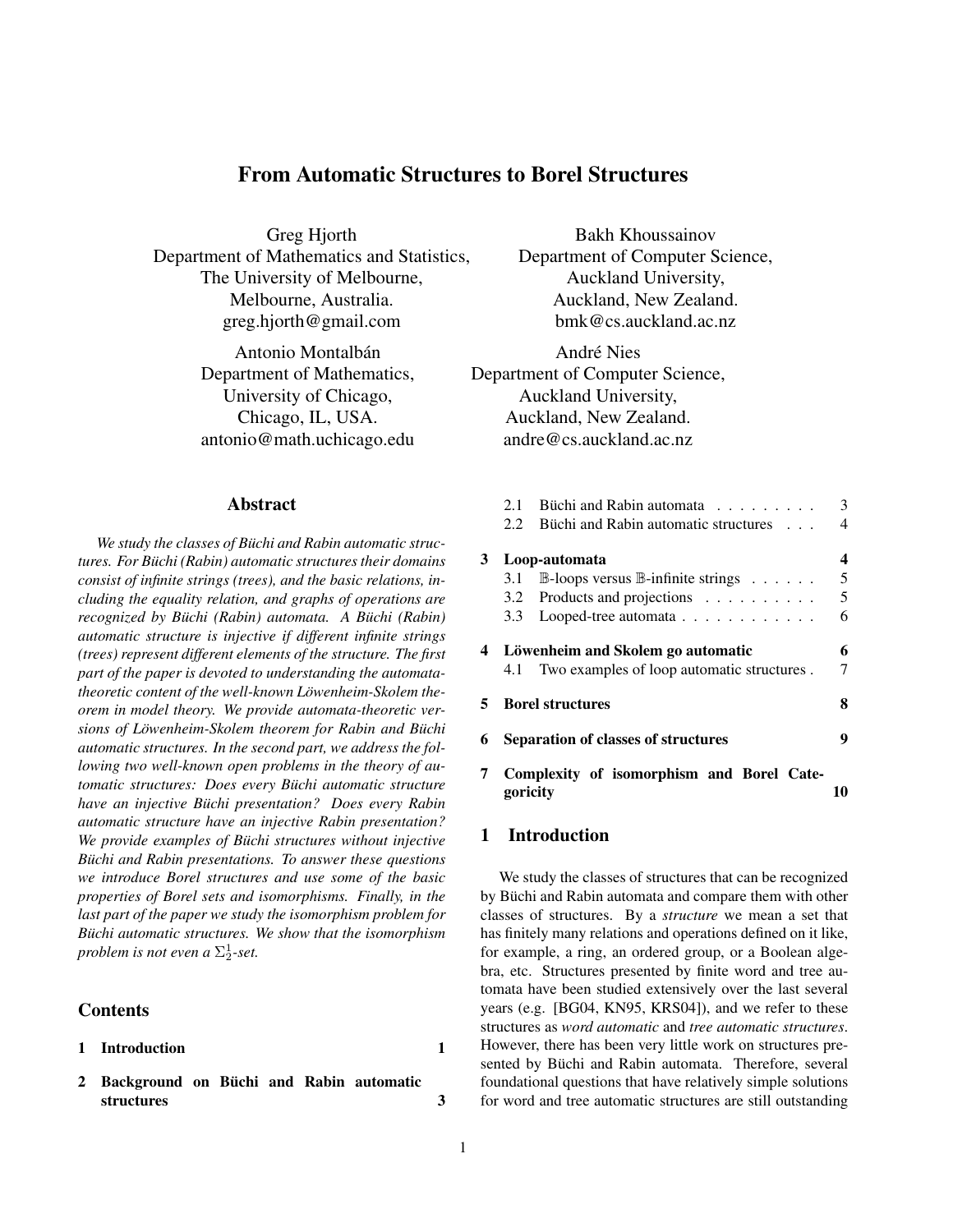for the classes of Büchi and Rabin automatic structures. We address some of these questions in this paper. We mention that Blumensath and Grädel studied Büchi automatic structures in [BG04]. They proved that the class of Büchi automatic structures has a complete structure, that is a Büchi automatic structure in which every Büchi automatic structure is interpretable [BG04]. Also, Kuske and Lohrey in [KL06] studied the model checking problem for Büchi automatic structures in some extensions of the first order logic. We also refer to [Blu99] for some results on Rabin automatic structures.

For Büchi and Rabin automatic structures their domains consist of infinite strings or infinite trees, and the basic relations, including the equality relation, and graphs of operations are recognized by Büchi and Rabin automata. All these structures, as shown in [BG04, KN95, KRS04, KL06], have strong closure and decidability properties. For example, the first order theory of these structures are decidable. Moreover, these classes of structures are closed under first order interpretations.

The paper consists of three parts. The first part is devoted to understanding the automata-theoretic content of the well-known Löwenheim-Skolem theorem in model theory. The theorem states that every uncountable structure on a countable language has a countable elementary substructure (see for example [Mar02]). In order to investigate an automatic version of the Löwenheim-Skolem theorem, we study Büchi and Rabin automatic structures from a finitistic view point. We define a new notion of finite automata, that we call *loop-automata* (see Section 3). These automata run on a certain type of finite strings that have loop shape in a sense we specify later. The idea is that these loops represent infinite eventually periodic strings. We then look at the class of structures that can be recognized by these automata. We call them loop-automatic structures. This class of countable structures has strong closure and decidability property like the automatic structures, but it is a larger class. Every automatic structure is loop-automatic. But, we will see that, for instance, the atomless Boolean algebra is loop-automatic and we know it is not automatic (as shown by Khoussainov, Rubin, and Stephan [KRS04]). Also, the ordered group of the rational numbers  $(\mathbb{Q}, +, \leq)$  is loopautomatic but not known to be automatic. The loop automatic structures provide an automata-theoretic content to the Löwenheim-Skolem theorem. Namely, in Theorem 4.2, we show that every Büchi structure has an elementary loopautomatic substructure. We also define a new notion of finite tree automata that we call *looped tree automata*. For looped tree-automatic structures we also get strong closure and decidability properties as we get for automatic structures. This also gives us a version of Löwenheim-Skolem for Rabin structures (Theorem 4.2).

In the second part of the paper we address two well-

known open problems in the theory of automatic structures:

1. Does every Büchi automatic structure have an injective *Buchi presentation? ¨*

#### 2. *Does every Rabin automatic structure have an injective Rabin presentation?*

An injective Büchi presentation of a structure is one where different infinite strings represent different elements of the structure, while in a Büchi (and Rabin) presentation we only require the equality relation to be a Büchi (Rabin) equivalence relation on the set of infinite strings (trees) (see Definition 2.5 for details). We call these two problems the *injectivity problems* for Büchi and Rabin automatic structures.

In order to investigate the questions above, we compare the classes of Büchi and Rabin automatic structures with the class of Borel structures. Borel structures are uncountable structures whose domains are subsets of the set of infinite strings. For Borel structures we require the domain, the equality relation and the graph of the operations and relations to be Borel sets (see Section 5). All Büchi automatic structures are examples of Borel structures.

We answer both of the injectivity problems negatively in Section 6, see Theorem 6.4 and Theorem 6.6 , by building a Büchi structure that does not even have a Borel injective presentation. Interestingly, the structure built is also an example of a structure without injective Rabin presentation. We point out that these results use notions from descriptive set theory. It would be interesting to prove these theorems using purely automata-theoretic methods. We should mention that the corresponding counterparts for word and tree automatic structures have positive solutions [KN95] [BG04] [CL07]. In fact, for tree automatic structures the positive solution, given in [CL07], involves non-trivial technical details that correct the proof from [Blu99]. For countable Büchi automatic structures the injectivity problem has a positive solution. The solution uses an automata-theoretic analysis of the state space of automata representing the equality relation [KBR08]. In addition, the paper [BG04] addresses the injectivity problem for Büchi automatic structures and claims that Büchi automatic structures have injective presentations (see Proposition 5.2 in [BG04]).

More generally, we prove that the inclusions between classes of structures showed in the diagram below are the all proper. Two of these inclusions solve the injectivity problems stated above. The diagram also depicts the fact, proved in Theorem 6.3, that there is a Rabin injective structure that does not have a Borel presentation. The coding of this structure is based on the well-known result of D. Niwinski (see [Niw85]) showing that there exists a Rabin recognizable language that is not a Borel set. The readers can consult the papers [NW03, Sku93, Niw85] on relationship between Rabin recognizable languages and Borel hierarchy.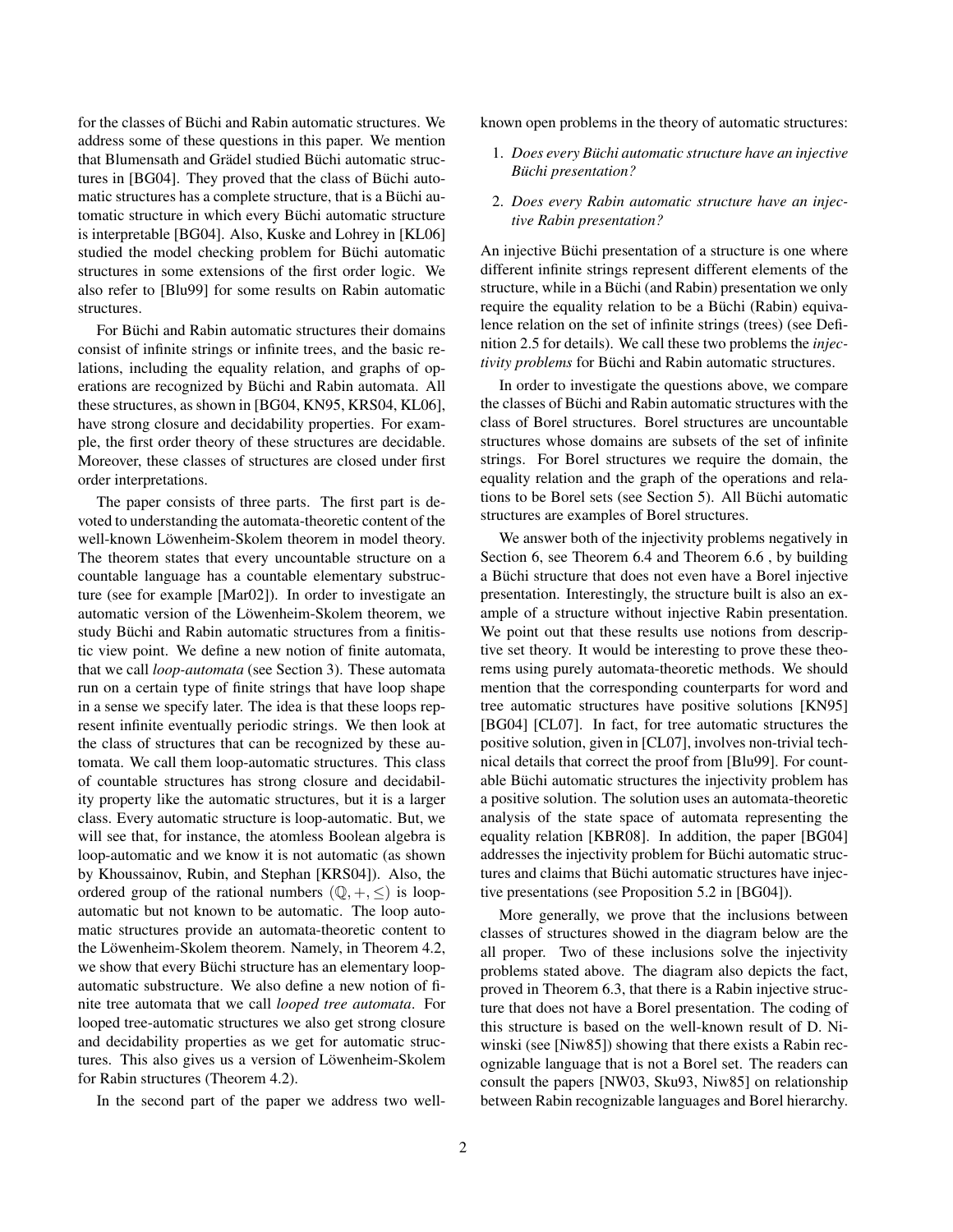Finally, in the last part of the paper we investigate the isomorphism problem for Büchi automatic structures. The problem asks pin point the complexity of the following question: Given two Büchi presentations, how complicated is it to decide that these presentations are isomorphic? This problem has been investigated in [KNRS04] and [KM08] for word automatic structures where it is shown that the isomorphism problem for word automatic structures is  $\Sigma_1^1$ complete. We prove that for Büchi automatic structures the problem is more complicated and is not even in  $\Sigma_2^1$ .



**Figure 1. Classes of structures**

# 2 Background on Büchi and Rabin automatic structures

In this section we review the basic facts and definitions about Büchi and Rabin automatic structures. Büchi recognizable languages were first introduced by Büchi in [Büc60] with the intention of proving that monadic second order of one successor has a decidable theory. Rabin automata were used to prove that the monadic second order theory of two successor functions is decidable [Rab69]. These have applications in many other areas of computer science.

# 2.1 Büchi and Rabin automata

Let  $\mathbb{B}^*$  be the set of finite strings and  $\mathbb{B}^{\omega}$  be all infinite words over finite alphabet  $\mathbb B$ . We denote these infinite words by symbols  $\alpha, \beta, \ldots$ .

**Definition 2.1.** A *Büchi automaton* **M** is a quadruple  $(S, \iota, \Delta, F)$ , where

- S is a finite set of *states*,
- $\iota \in S$  is the *initial state*,
- $\Delta \subset S \times \mathbb{B} \times S$  is the *transition table*,
- and F ⊂ S is the set of *accepting states*.

A *run* of M on  $\alpha = \sigma_0 \sigma_1 \dots$  is a sequence of states  $\mathbf{r} =$  $s_0, s_1, \dots \in \mathbb{B}^{\omega}$  such that  $s_0 = \iota$  and  $(s_i, \sigma_i, s_{i+1}) \in \Delta$ for all  $i \in \omega$ . The run is *accepting* if the set  $In(\mathbf{r}) = \{s :$  $\exists^{\infty} i(q_i = s)$  has a state from F. The automaton accepts the string  $\alpha$  if it has an accepting run on it. The *language* accepted by the automaton M, denoted  $L(M)$ , is the set of all infinite words accepted by M.

Büchi automata can also recognize  $n$ -tuples of infinite strings. For this we need a simple definition. The *convolution of a tuple*  $(\alpha_1, \dots, \alpha_n) \in (\mathbb{B}^{\omega})^n$  is the infinite word  $\mathbf{c}(\alpha_1, \dots, \alpha_n) \in (\mathbb{B}^n)^{\omega}$  whose k'th symbol is  $(\alpha_1(k), \ldots, \alpha_n(k)) \in \mathbb{B}^n$ . Note that the size of the alphabet of the convoluted word has increased. The *convolution of a relation*  $R \subset (\mathbb{B}^{\omega})^n$ , denoted by  $\mathbf{c}(R)$ , is the language formed as the set of convolutions of all the tuples in  $R$ . Say that R is *Büchi recognizable* if  $c(R)$  is a Büchi recognizable language. This definition can be generalized to tuples of infinite strings over different alphabets in an obvious way.

- *Example* 2.2. 1. The lexicographic relation  $\{(\alpha, \beta)\}$  $\alpha, \beta \in \{0, 1\}^{\omega}$ ,  $\alpha \leq_{lex} \beta$  is a binary Büchi recognizable relation.
- 2. The equivalence relation  $=$ <sup>\*</sup> on  $\{0,1\}^\omega$ , defined by  $\alpha =^* \beta$  if  $\exists n \forall m \geq n(\alpha(m) = \beta(m))$  is also Büchi recognizable.

For a language  $S \subseteq \mathbb{B}_1^{\omega} \times \mathbb{B}_2^{\omega}$  its projection (to the first component) is the language  $\{\alpha \in \mathbb{B}_1^{\omega} : \exists \beta \ ((\alpha, \beta) \in S)\}.$ Büchi proved the following:

**Theorem 2.3.** *([Büc60])* The class of all Buchi recogniz*able languages is closed under the operations of union, intersection, projection, and complementation. Moreover, there is an algorithm that, given a Büchi automaton* **M**, de*cides whether* L(M) *is empty.*

We now define Rabin automata. Let  $T$  be the binary tree  $({0, 1}^{\star}; L, R)$  called *two successor structure* where  $L(x) = x0$  and  $R(x) = x1$  for all  $x \in \{0,1\}^{\star}$ . Let  $\mathbb B$  be a finite alphabet. Let  $Tree(\mathbb B)$  be all the  $\mathbb B$ -labeled trees  $(T, v)$ , where  $v : T \rightarrow \mathbb{B}$ . A *Rabin automaton* **M** is  $(S, \iota, \Delta, \mathcal{F})$ , where

- S is a set of *states*,
- $\iota \in S$  is the *initial state*,
- $\Delta$ :  $S \times \mathbb{B} \rightarrow P(S \times S)$  is the *transition table*, and
- $\mathcal{F} \subset P(S)$  is the set of *designated subsets*.

A *run* of M on  $(T, v)$  is a mapping  $r : T \rightarrow S$  such that such that  $\mathbf{r}(root) = \iota$ , and for each  $x \in \mathcal{T}$  we have  $(r(L(x)), r(R(x))) \in \Delta(r(x), v(x))$ . The run is *accepting* if for every path  $\eta$  in T the set  $\{s \mid s \text{ appears on the run}\}$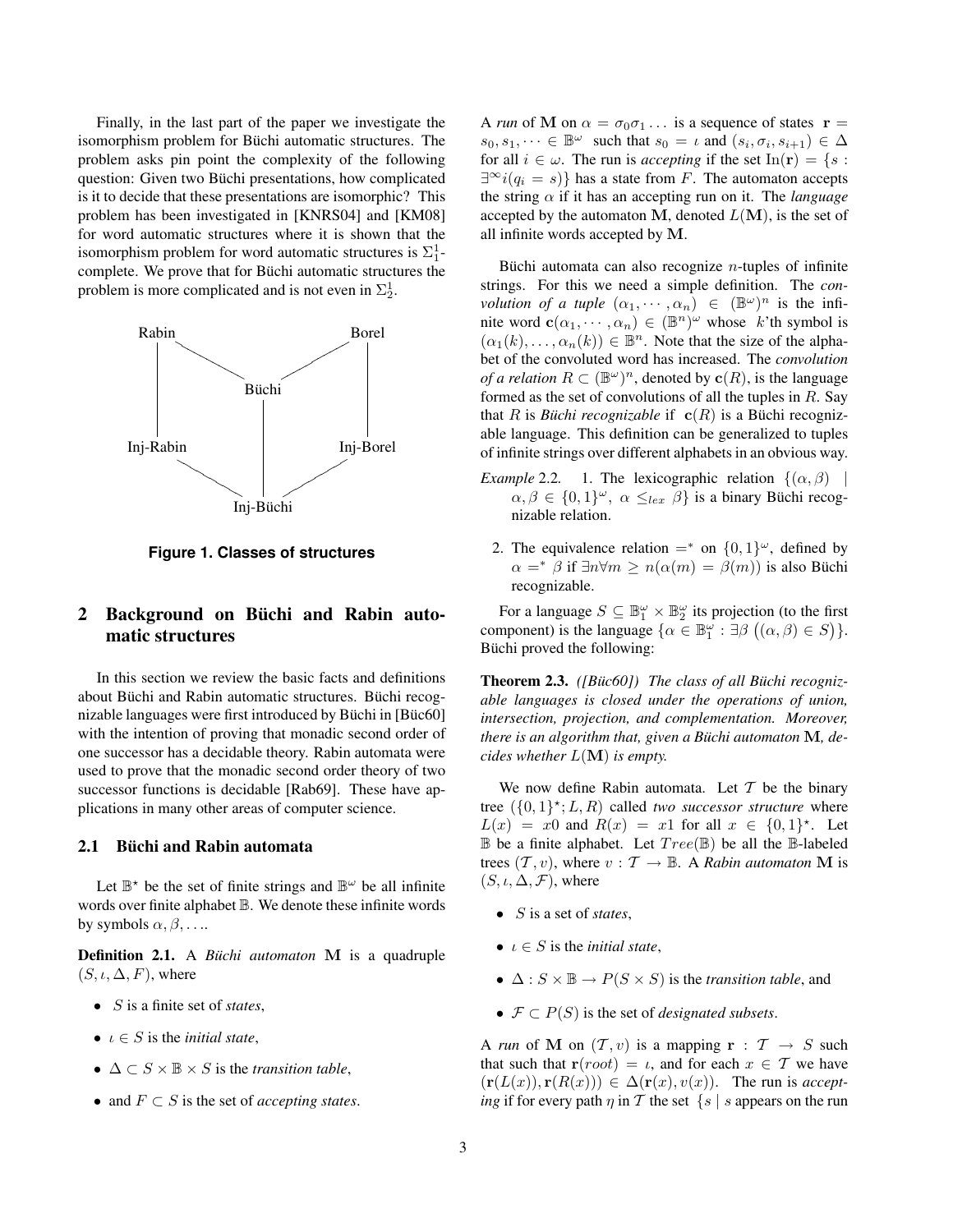r along η infinitely many times} belongs to F. The *language* accepted by the automaton M, denoted  $L(M)$ , is the set of all trees  $(T, v)$  for which there is an accepting run of M. We call these *Rabin recognizable languages*. In 1968, Rabin extended Büchi's theorem to tree languages.

Theorem 2.4. *([Rab69] ) The class of all Rabin recognizable tree languages is closed under the operations of union, intersection, projection, and complementation. Moreover, there is an algorithm that, given a Rabin automaton* M*, decides whether the automaton accepts some* B*-tree or not.*

One can extend (in a straightforward way) the definition of Rabin recognizable language to Rabin recognizable relations on the set  $Tree(\mathbb{B})$  of all  $\mathbb{B}\text{-labeled trees}.$ 

## 2.2 Büchi and Rabin automatic structures

Now we use the automata defined above to represent structures. We start with the definition of Büchi presentation:

**Definition 2.5.** We say the tuple  $S = (D; E, R_1, \ldots, R_n)$ is a *Büchi representation* of a structure  $A$  if

- 1. All D, E,  $R_1, \ldots, R_n$  are Büchi recognizable (D is called the domain of the representation).
- 2. All  $E, R_1, \ldots, R_n$  are relations on D.
- 3.  $E$  is an equivalence relation on the domain  $D$  such that E is compatible with  $R_1, \ldots, R_n$ .
- 4. The quotient structure  $S/E$  is isomorphic to A.

In this case we say that  $A$  is a *Büchi automatic structure*. In case when  $E$  is the equality relation on  $D$ , then  $S$  is an *injective presentation of*  $A$ , and  $A$  is *injective Buchi automatic structure*.

- *Example* 2.6. 1. For  $X, Y \subseteq \mathbb{N}$ , we write  $X =^* Y$  if the symmetric difference of X and Y is finite and  $X \subseteq^* Y$ if  $X - Y$  is finite. The partial order  $\mathcal{B}^*$  defined as  $(\mathcal{P}(\mathbb{N})/\equiv^*,\subseteq^*)$  is a Büchi automatic structure.
	- 2. The ordered group  $(\mathbb{R}, +, \le)$ . This is also a Büchi automatic structure.
	- 3. The linear ordered set  $(\mathbb{B}^{\omega}, \leq_{lex})$  is Büchi automatic.

To explain the first example, we represent sets in the structure  $\mathcal{B}^*$  as infinite binary strings. The domain  $P(\mathbb{N})$ , the equivalence relation  $=$ <sup>\*</sup>, and the relation  $\subseteq$ <sup>\*</sup> are all Büchi recognizable. Hence  $B^*$  is Büchi automatic. In the second example we can represent reals in binary in a way that the graph of the addition operation is Büchi recognizable. The last example follows from Example 2.2 (1).

**Definition 2.7.** We say that a countable structure  $A =$  $(A, R_1, \ldots, R_n)$  is *decidable* if its domain is computable and there is an algorithm that, given a tuple  $\bar{a} \in A$  and a first order logic formula  $\varphi(\bar{x})$ , decides whether  $A \models \varphi(\bar{a})$ .

Recall that *the model checking problem* for a structure A is formulated as follows. Design an algorithm that given a first order formula  $\varphi(\bar{x})$  and a tuple  $\bar{a}$  in A tells if  $\mathcal{A} \models$  $\varphi(\bar{a})$ . Thus decidable models are the ones for which the model checking problem has a positive solution. For example, all word and tree automatic structures are decidable. The notion of decidable structure does not make sense for structures of size  $2^{\aleph_0}$ .

A structure A *has a decidable theory* if there is an algorithm that, given a sentence  $\varphi$ , decides whether  $A \models \varphi$ .

One can naturally generalize the concept of Büchi automatic structure to Rabin automatic structure. As in Definition 2.5 one defines the notion of *Rabin automatic structure* and *Rabin presentation* of structures. One just needs to replace Büchi recognizable languages and relations with Rabin recognizable languages and relations. Note that in Büchi automatic structures elements of the structures are represented as infinite strings over an alphabet B, while in Rabin automatic structures elements are B-labeled trees.

Theorem 2.8. *([BG04] [Blu99]) There exists an algorithm that given a Büchi (Rabin) presentation of a structure and a first order formula*  $\varphi(\bar{x})$  *computes a Büchi (Rabin) automaton*  $\mathbf{M}_{\varphi(\bar{x})}$  *such that*  $L(\mathbf{M}_{\varphi(\bar{x})})$  *consists of all tuples*  $\bar{\alpha}$ *at which*  $\varphi(\bar{x})$  *is true in the structure. In particular, every Büchi (Rabin) automatic structure has a decidable theory.* 

## 3 Loop-automata

An *infinite eventually periodic word* (or just a *periodic word*) is a string of the form  $uvw... \in \mathbb{B}^{\omega}$  where  $u, v \in$  $\mathbb{B}^*$ . Below we will code infinite periodic words in  $\mathbb{B}^{\omega}$  by finite objects that we call B*-loops*. Of course, one could code the periodic word  $uvvvv$ ... by the pair  $(u, v)$ . However, we will see that using B-loops will make definitions and proofs smother.

**Definition 3.1.** A  $\mathbb{B}$ -loop is a tuple  $G = (V, v_0, E, l)$ , where V is a finite set,  $v_0 \in V$  is the *initial vertex*, E is the *edge function*  $E: V \to V$ , and l is the *labeling function*  $l: V \to V$  $\mathbb B$ . Let  $\mathcal{L}o(\mathbb{B})$  be the set of  $\mathbb B$ -loops.

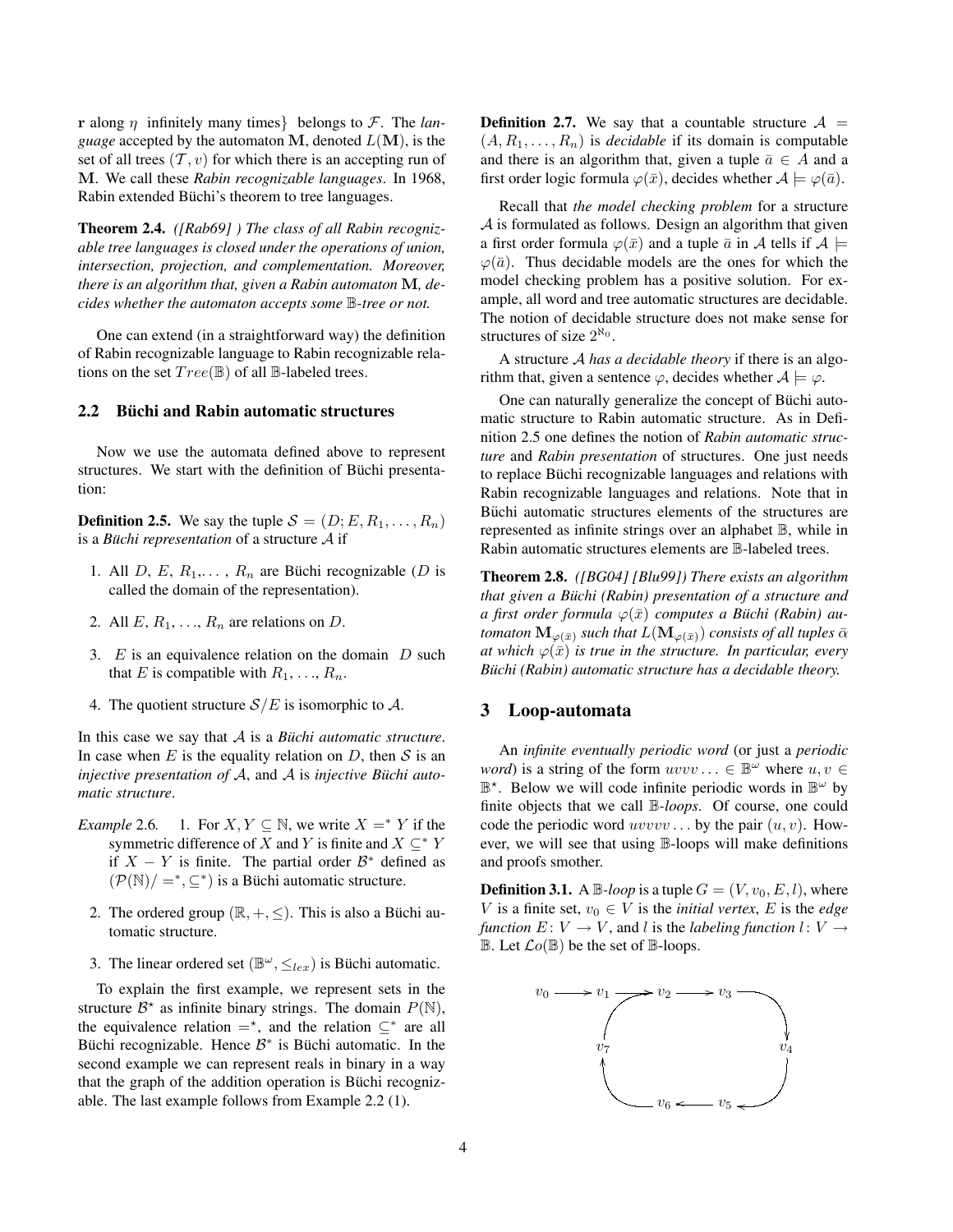The picture represents a B-loop where  $V = \{v_0, \ldots, v_7\},\$ for  $i = 0, ...6$ ,  $E(v_i) = v_{i+1}$  and  $E(v_7) = v_2$ .

To each B-loop corresponds an infinite eventually periodic word in  $\mathbb{B}^{\omega}$  in a natural way as follows. Given a  $\mathbb{B}$ loop G let  $v^G$ :  $\omega \to V$  be defined by  $v^G(0) = v_0$ , and  $v^{G}(n+1) = E(v^{G}(n))$ . Let

$$
\alpha_G = l \circ v^G \colon \omega \to \mathbb{B}.
$$

Note that  $\alpha_G$  is a periodic word. Conversely, every periodic word in  $\mathbb{B}^{\omega}$  is of the form  $\alpha_G$  for some  $\mathbb{B}$ -loop G. We say that two B-loops  $G_1$  and  $G_2$  are *equivalent* if  $\alpha_{G_1} = \alpha_{G_2}$ .

Now we define how Büchi automata run on these  $\mathbb{B}$ loops. The idea is that at each step in a run, we move to the next vertex in the B-loop and to a next state given by the transition table. At some stage we will be in a vertex and a state that we have been before. At that point we halt the computation. We accept the run if we went through an accepting state in between the two stages when we had repeated vertex and state. Here is a more detailed definition.

**Definition 3.2.** Let  $M = (S, \iota, \Delta, F)$  be a Büchi automaton. A *run* of M on a  $\mathbb{B}$ -loop G is a sequence  $\mathbf{r} =$  $v_0, s_0, v_1, \ldots, v_k, s_k$  such that  $v_i \in V$ ,  $s_i \in S$ ,  $s_0 = u$ , and for every  $i < k$ 

$$
v_{i+1} = E(v_i) \quad \text{and} \quad (s_i, l(v_i), s_{i+1}) \in \Delta,
$$

or, in other words,  $v_i = v^G(i)$  and  $(s_i, \alpha_G(i), s_{i+1}) \in \Delta$ . A run is *simple* if, for every  $i < j < k$ ,  $(v_i, s_i) \neq (v_j, s_j)$ . Say that a simple run is *complete* if there is a (necessarily unique)  $t < k$  such that  $(v_t, s_t) = (v_k, s_k)$ . A complete run is *accepting* if the set of states  $In(\mathbf{r}) = \{s_t, s_{t+1}, ..., s_k\}$ has a state from  $F$ . The set of  $\mathbb{B}$ -loops accepted by the automaton M is denoted by  $L^{\mathcal{L}o}(\mathbf{M})$ . A set  $S \subseteq \mathcal{L}o(\mathbb{B})$ is *loop automata-recognizable* if  $S = L^{\mathcal{L}o}(\mathbf{M})$  for some Büchi automaton M.

#### 3.1 B-loops versus B-infinite strings

We study the relationship between loop automatarecognizable and Büchi automata recognizable sets. Given  $S \subseteq \mathbb{B}^{\omega}$ , let  $\text{lo}(S) = \{G \in \mathcal{L}o(\mathbb{B}) : \alpha_G \in S\}.$ 

**Lemma 3.3.** *Let*  $M$  *be a Büchi automaton and*  $G$   $a \mathbb{B}$ *-loop. Then*  $G \in L^{\mathcal{L}o}(\mathbf{M}) \iff \alpha_G \in L(\mathbf{M})$ *. Therefore,*  $L^{\mathcal{L}o}(\mathbf{M}) = \text{lo}(L(\mathbf{M})).$ 

*Proof.* The proof in the direction from left to right is clear. For the reversal consider an accepting run  $\mathbf{r} = s_0, s_1, \dots$  of M on  $\alpha_G$ ; we want to build a simple complete accepting run on G. Apply the following stepwise process to r.

1. Let t be the least number such that there is a  $k > t$  with  $v^G(t) = v^G(k)$  and  $s_t = s_k$ . Let k be the least such.

- 2. If there exists an accepting state  $s \in F$  such that for some i with  $t \leq i \leq k$  we have  $s_i = s$ , then we have that  $v^G(0), s_0, ..., v^G(k), s_k$  is a complete accepting run on G as wanted. In this case we are done.
- 3. Otherwise,  $\mathbf{r}' = s_0, s_1, ..., s_{t-1}, s_t, s_{k+1}, s_{k+2}...$  is an accepting run on  $\alpha_G$ . Set  $\mathbf{r} = \mathbf{r}'$ , and go to step (1).

The process stops and builds an accepting run on G.  $\Box$ 

**Corollary 3.4.** *If*  $G_1$  *and*  $G_2$  *are equivalent*  $\mathbb{B}$ *-loops, then*  $M$  *accepts*  $G_1$  *if and only if it accepts*  $G_2$ *.* 

From Büchi's theorem 2.3 and the lemma above we have:

Corollary 3.5. *The class of loop-automaton recognizable subsets of* Lo(B) *is closed under the Boolean operations.*

The next corollary follows from the fact that every nonempty Büchi language contains a periodic word.

Corollary 3.6. *There is an algorithm that given* M *decides* whether  $L^{\mathcal{L}\phi}(\mathbf{M}) \subseteq \mathcal{L}o(\mathbb{B})$  *is empty or not.* 

Corollary 3.7. Let  $M_1$  and  $M_2$  be Büchi automata. Then

$$
L(\mathbf{M}_1) = L(\mathbf{M}_2) \iff L^{\mathcal{L}o}(\mathbf{M}_1) = L^{\mathcal{L}o}(\mathbf{M}_2)
$$

*Proof.* The direction from left to right follows immediately from the lemma above. For the other direction assume that  $L(\mathbf{M}_1) \nsubseteq L(\mathbf{M}_2)$ , and hence  $L(\mathbf{M}_1) \setminus L(\mathbf{M}_2)$  is not empty. By Büchi's theorem 2.3, there exists a Büchi automaton  $M$ recognizing the language  $L(\mathbf{M}_1) \setminus L(\mathbf{M}_2)$ . Since  $L(\mathbf{M}) \neq$  $\emptyset$ ,  $L^{\mathcal{L}o}(\mathbf{M}) \neq \emptyset$ . Hence, there is some  $G \in \mathcal{L}o(\mathbb{B})$  such that  $\alpha_G$  is accepted by  $M_1$  but not by  $M_2$ . Thus, we have  $L^{\mathcal{L}o}(\mathbf{M}_1) \nsubseteq L^{\mathcal{L}o}(\mathbf{M}_2)$  which is a contradiction.  $\Box$ 

## 3.2 Products and projections

We want to consider sets of *n*-tuples of  $\mathbb{B}$ -loops. The convolution of loops is defined in a natural way by using the Cartesian product operation.

**Definition 3.8.** Let  $\mathbb{B}_1$  and  $\mathbb{B}_2$  be finite alphabets. Define the map  $\mathbf{c}: \mathcal{L}o(\mathbb{B}_1) \times \mathcal{L}o(\mathbb{B}_2) \to \mathcal{L}o(\mathbb{B}_1 \times \mathbb{B}_2)$  as follows. The *convolution* of a  $\mathbb{B}_1$ -loop  $G_1 = (V_1, v_{1,0}, E_1, l_1)$  and a  $\mathbb{B}_2$ -loop  $G_2 = (V_2, v_{2,0}, E_2, l_2)$  is the  $(\mathbb{B}_1 \times \mathbb{B}_2)$ -loop  ${\bf c}(G_1, G_2) = (V, v_0, E, l)$  where

- $V = V_1 \times V_2$  with  $v_0 = (v_{1,0}, v_{2,0}),$
- $E(v, w) = (E_1(v), E_2(w))$  and
- $l(v, w) = (l_1(v), l_2(w)).$

One similarly defines

 $\mathbf{c}: \mathcal{L}o(\mathbb{B}_1) \times \ldots \times \mathcal{L}o(\mathbb{B}_1) \to \mathcal{L}o(\mathbb{B}_1 \times \ldots \times \mathbb{B}_n),$ 

and in particular  $\mathbf{c} : (\mathcal{L}o(\mathbb{B}))^n \to \mathcal{L}o(\mathbb{B}^n)$ . The *convolution* of a relation R is  $c(R)$ , the image of R under c. Say that R is *loop automata-recognizable* if  $\mathbf{c}(R)$  is.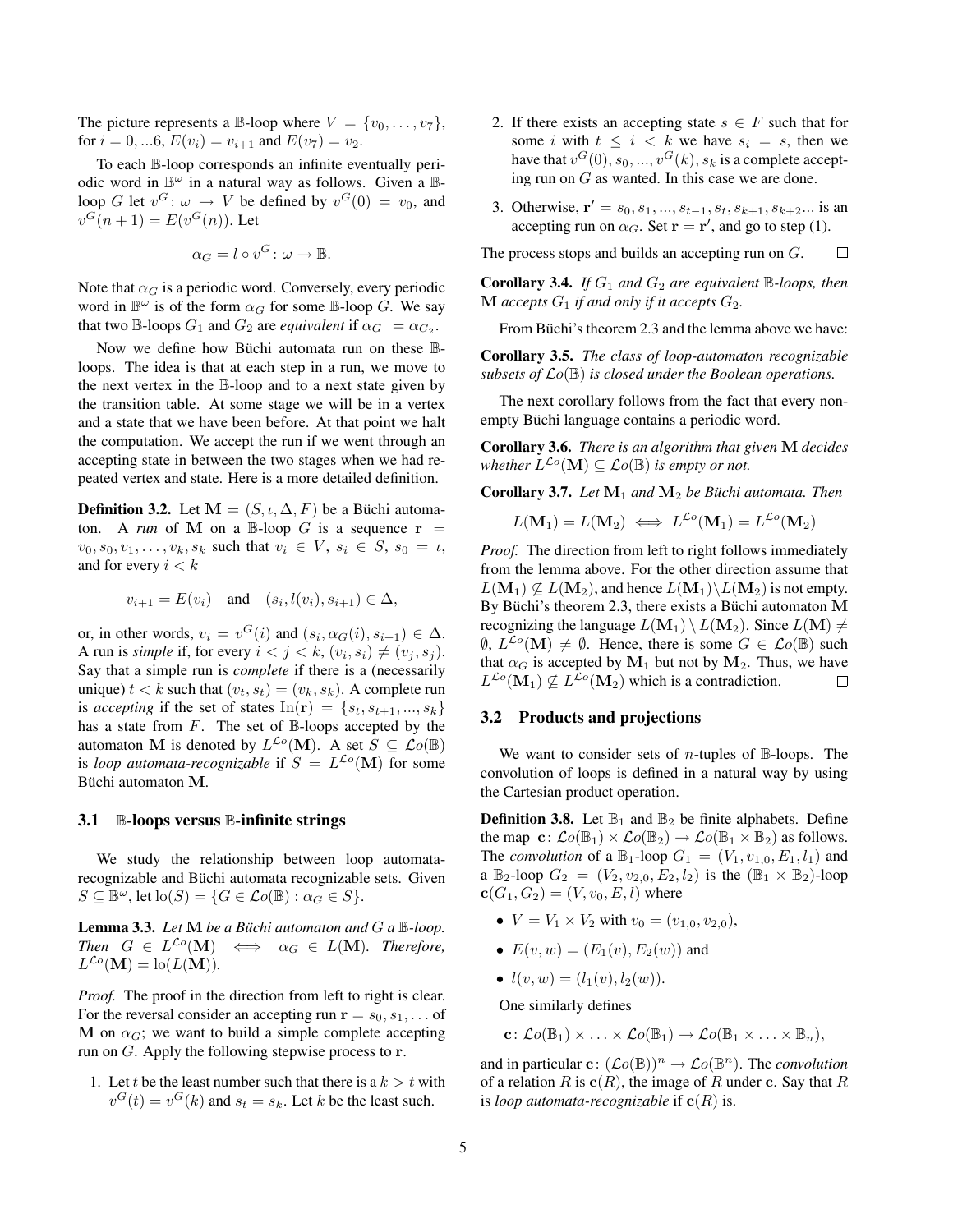*Observation* 3.9. Note that  $\alpha_{(c(G_1, G_2))} = c(\alpha_{G_1}, \alpha_{G_2})$ , where the c in the right-hand-side refers to the convolution function on infinite strings defined in Subsection 2.1.

**Lemma 3.10.** *Let* **M** *be a Büchi automaton on*  $\mathbb{B}_1 \times \mathbb{B}_2$ *and*  $G_2 \in \mathcal{L}o(\mathbb{B}_2)$ *. There is a Büchi automaton*  $\mathbf{M}_{G_2}$  *on*  $\mathbb{B}_1$  $\mathit{such that} \ L(\mathbf M_{G_2}) = \big\{\beta \in \mathbb B_1^\omega : \mathbf c(\beta,\alpha_{G_2}) \in L(\mathbf M) \big\},$  and

$$
L^{\mathcal{L}o}(\mathbf{M}_{G_2}) = \big\{G_1 \in \mathcal{L}o(\mathbb{B}_1) : \mathbf{c}(G_1, G_2) \in L^{\mathcal{L}o}(\mathbf{M})\big\}.
$$

*Proof.* Let  $M = (S, s_0, \Delta, \mathcal{F})$  and  $G_2 = (V_2, v_{2,0}, E_2, l_2)$ . The automaton  $\mathbf{M}_{G_2} = (S_1, s_{1,0}, \Delta_1, F_1)$  is defined essentially as the cartesian product of  $M$  and  $G_2$ . Formally,

- $S_1 = S \times V_2$  with  $s_{1,0} = (s_0, v_{2,0}),$
- $\bullet$   $((s, v), \sigma, (s', v')) \in \Delta_1 \iff$  $v' = E_2(v) \& (s, (\sigma, l_2(v)), s') \in \Delta$ , and

• 
$$
F_1 = F \times V_2
$$
.

It is easy to show, using the lemma, its corollaries and the observation above, that  $M_{G_2}$  is a desired automaton.  $\Box$ 

Lemma 3.11. *The class of loop automaton-recognizable sets of* B*-loops is closed under projections.*

*Moreover, for every Büchi automaton* **M** *on*  $\mathbb{B}_1 \times \mathbb{B}_2$ *, there is a Büchi automaton*  $M_1$  *on*  $\mathbb{B}_1$  *such that* 

$$
L(\mathbf{M}_1) = \left\{ \alpha \in \mathbb{B}_1^{\omega} : (\exists \beta \in \mathbb{B}_2^{\omega}) \mathbf{c}(\alpha, \beta) \in L(M) \right\}, (1)
$$

and  $G_1 \in L^{\mathcal{L}o}(\mathbf{M}_1)$  if and only if

$$
(\exists G_2 \in \mathcal{L}o(\mathbb{B}_2)) \mathbf{c}(G_1, G_2) \in L^{\mathcal{L}o}(M).
$$

*Proof.* By Büchi's theorem 2.3 there is a Büchi automaton  $M_1$  satisfying (1). We claim that  $M_1$  is as wanted. Let  $G_1$  be a  $\mathbb{B}_1$ -loop. Suppose first that  $(\exists G_2 \in$  $\mathcal{L}o(\mathbb{B}_2))$  **c** $(G_1, G_2) \in L^{\mathcal{L}o}(M)$ . Then for  $\alpha_{G_2}$  we have  $c(\alpha_{G_1}, \alpha_{G_2}) \in L(M)$ , and hence  $\alpha_{G_1} \in L(M_1)$ . Thus  $G_1 \in L^{\mathcal{L}o}(\mathbf{M}_1)$ . Suppose now that  $G_1 \in L^{\mathcal{L}o}(\mathbf{M}_1)$  and hence that  $\alpha_{G_1} \in L(\mathbf{M}_1)$ . Then, the set

$$
\{\beta\in\mathbb{B}^\omega_2:\mathbf{c}(\alpha_{G_1},\beta)\in L(M)\}
$$

is not empty. We proved in the previous lemma that this set is recognized by the automaton  $M_{G_1}$ . Then  $L^{\mathcal{L}o}(\mathbf{M}_{G_1})$  is also non empty, and hence there exists  $G_2 \in \mathcal{L}o(\mathbb{B}_2)$  such that  $\mathbf{c}(G_1, G_2) \in L^{\mathcal{L}o}(M)$ .  $\Box$ 

#### 3.3 Looped-tree automata

The notion of periodic infinite strings can be extended to  $\mathbb{B}$ -labeled trees as follows. Let x be a node in the binary B tree  $(T, v)$ . Consider the B-tree  $(T, v_x)$ , where  $v_x(y) =$  $v(xy)$  for all  $y \in \mathbb{B}^*$ . We call this a *subtree* of  $(\mathcal{T}, v)$ . Say that B-labeled tree  $(T, v)$  is *regular* if there are only finitely many different B-labeled subtrees of  $(T, v)$ .

Now we consider a notion of automata that is to Rabin automata as loop-automata is for Büchi automata.

**Definition 3.12.** A B-looped tree is a tuple  $G =$  $(V, v_0, E_L, E_R, l)$ , where V is a finite set,  $v_0 \in V$  is the *initial vertex,*  $E_L$  and  $E_R$  are unary functions :  $V \rightarrow V$ , called *edge functions*, and *l* is the *labeling function*  $l: V \rightarrow \mathbb{B}$ . Let  $\mathcal{L}oTr(\mathbb{B})$  be the set of  $\mathbb{B}$ -looped tree s.

Now we define how Rabin automata run on these objects.

**Definition 3.13.** Let  $M = (S, \iota, \Delta, \mathcal{F})$  be a Rabin automaton. A *complete run* of M on an  $\mathbb{B}$ -looped tree G is a  $(V \times S)$ -looped tree

$$
\mathbf{r} = (W, w_0, E_R^W, E_L^W, l^W)
$$

such that  $l^W(w_0) = (v_0, \iota)$ , and, for every  $w \in W$ , if  $l^W(w) = (v, s)$ , there is a pair  $(s_L, s_R) \in \Delta(s, l(v))$  such that

$$
l^W(E_L^W(w)) = (E_L(v), s_L), l^W(E_R^W(w)) = (E_R(v), s_R).
$$

Say that  $w_1, ..., w_k \in W$  is a loop of r if  $w_1 = w_k$  and for every  $i = 1, ..., k - 1$ , either  $w_{i+1} = E_K^W(w_i)$  or  $w_{i+1} =$  $E_L^W(w_i)$ . Say that the complete run is *accepting* if for every loop  $(v_1, s_1), ..., (v_k, s_k)$  of **r**, the set of states  $\{s_1, ..., s_k\}$ is in F. The automaton *accepts the graph* G if there is an accepting complete run on  $G$ . The set of  $\mathbb B$ -looped tree s  $G$ accepted by the automaton M is denoted by  $L^{\mathcal{L}o}(\mathbf{M})$ .

Each B-looped tree codes a regular tree in a natural way as follows. Given a  $\mathbb{B}$ -looped tree G, there is a unique functions  $v^G \colon \mathcal{T} \to V$  such that  $v^G(\emptyset) = v_0$ , and for every  $\sigma \in \mathcal{T}$  and  $D \in \{L, R\}$ ,  $v^G(D(\sigma)) = E_D(v^G(\sigma))$ . Let  $\mathcal{T}_G = l \circ v^G \colon \mathcal{T} \to \mathbb{B}$ . Clearly,  $\mathcal{T}_G$  is a regular tree and every regular tree is of the form  $T_G$  for some B-looped tree G.

Lemma 3.14. *Let* M *be a Rabin automaton and* G *a* B*looped tree. Then*

$$
G \in L^{\mathcal{L}o}(\mathbf{M}) \iff \mathcal{T}_G \in L(\mathbf{M}).
$$

All the results about loop-automata are also true about looped tree -automata replacing Büchi by Rabin.

## 4 Löwenheim and Skolem go automatic

*Loop-automatic* and *Looped tree automatic representations of structures* are defined exactly as in Definition 2.5 changing condition (1) appropriately.

The well-known Löwenheim-Skolem theorem in model theory states that for any infinite structure  $A$  contains a countable elementary substructure. The goal of this section is to investigate this theorem for Büchi and Rabin automatic structures. Recall that a substructure  $\beta$  of  $\mathcal A$  is an elementary substructure, written  $A \preceq B$ , if for every tuple  $\bar{a} \in A$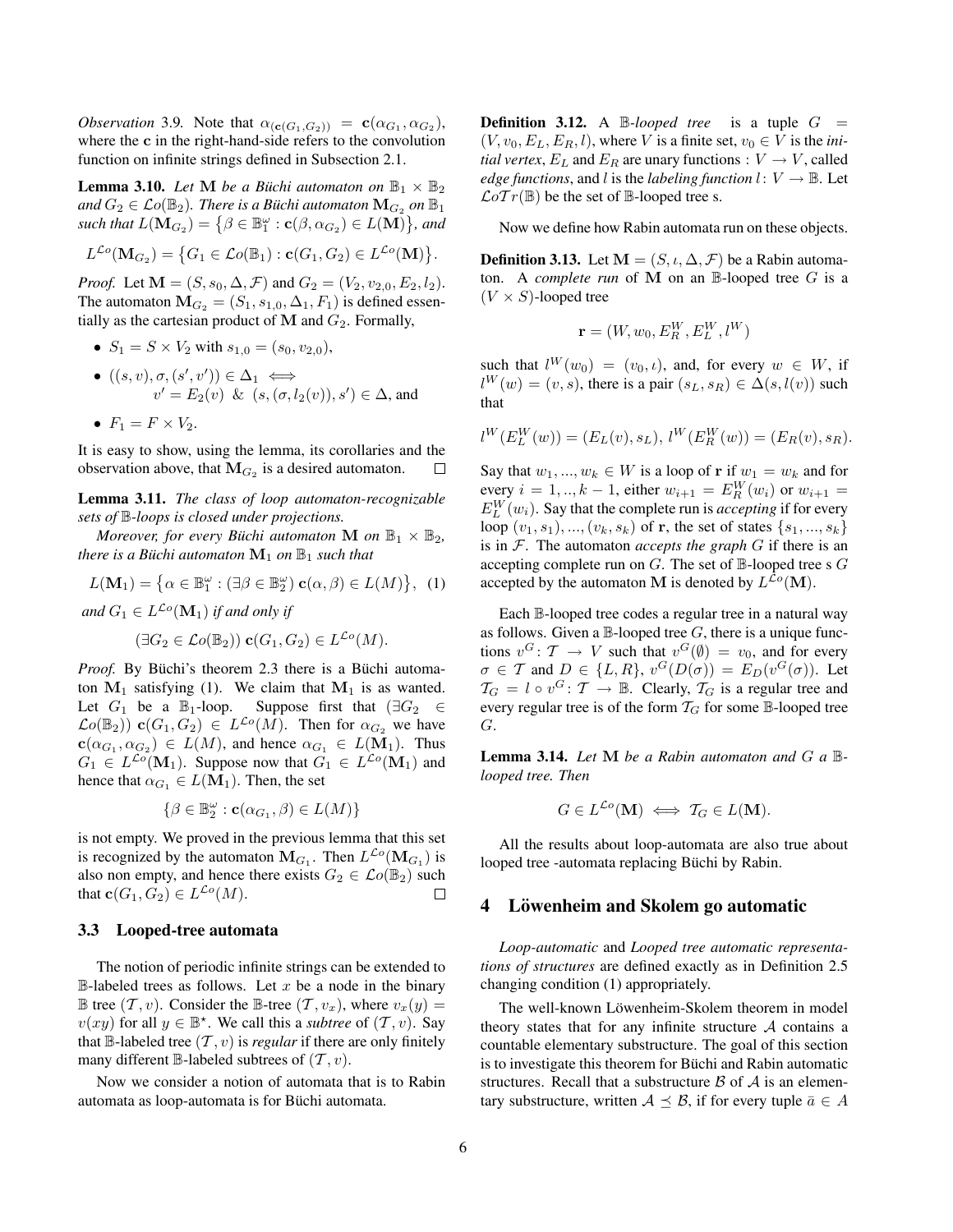and a formula  $\varphi(\bar{x})$  of the first order language of A, we have that  $\varphi(\bar{a})$  is true in A if and only if it is true in B.

The theorem below follows from Corollary 3.5 and Lemma 3.11. For the theorem recall Definition 2.7:

Theorem 4.1. *Every loop-automatic (looped treeautomatic) structure is decidable.*

The main result of this section is the following one. For the proof of the theorem, recall that for a given  $S \subseteq \mathbb{B}^{\omega}$ , the notation  $\text{lo}(S)$  denotes the set  $\{G \in \mathcal{L}o(\mathbb{B}) : \alpha_G \in S\}.$ 

Theorem 4.2. *1. Every Büchi presentable structure has a loop-automatic elementary substructure.*

*2. Every Rabin presentable structure has a looped treeautomatic elementary substructure.*

*Proof.* We sketch the proof of the first part. The proof for Rabin automatic structures is similar.

Let  $S = (D; E, R_1, ..., R_n)$  be a Büchi presentation of structure A. Set  $D^{\mathcal{L}o} = \text{lo}(D)$ ,  $E^{\mathcal{L}o} =$  $\ln(E)$ ,  $R_1^{\mathcal{L}o} = \ln(R_1)$ , ...,  $R_n^{\mathcal{L}o} = \ln(R_n)$  and  $\mathcal{S}^{\mathcal{L}o} =$  $(D^{\mathcal{L}o}; E^{\mathcal{L}o}, R_1^{\mathcal{L}o}, \dots, R_n^{\mathcal{L}o})$ . Let  $f: D^{\mathcal{L}o} \to D$  be given by  $f(G) = \alpha_G$ . The mapping f is an embedding of structures and the image of  $f$  is the restriction of  $D$  to the set of infinite periodic words. We claim that  $f$  is an elementary embedding.

By Theorem 2.8, for each formula  $\varphi(x_1, ..., x_k)$  in the language of S, there is a Büchi automata  $\mathbf{M}_{\varphi}$  such

$$
L(\mathbf{M}_{\varphi}) = \{(\alpha_1, ..., \alpha_k) \in D^k : \mathcal{S} \models \varphi(\alpha_1, ..., \alpha_k)\}.
$$

Using the ideas in the proofs of Corollary 3.5 and Lemma 3.11 one can show by induction on the size of  $\varphi$  that

$$
L^{\mathcal{L}o}(\mathbf{M}_{\varphi}) = \{G_1, ..., G_k \in D^{\mathcal{L}o} : \mathcal{S}^{\mathcal{L}o} \models \varphi(G_1, ..., G_k)\}.
$$

Moreover, using the construction of Lemma 3.10, we get that given  $H_1, ..., H_h \in D^{\mathcal{L}o}$  with  $h < k$ , we get that

$$
(\alpha_{h+1}, ..., \alpha_k) \in L(\mathbf{M}_{\varphi, H_1, ..., H_h}) \iff \mathcal{S} \models \varphi(f(H_1), ..., f(H_h), \alpha_{h+1}, ..., \alpha_k),
$$

and that

$$
(G_{h+1},...,G_k) \in L^{\mathcal{L}\circ}(\mathbf{M}_{\varphi,H_1,...,H_h}) \iff
$$
  

$$
\mathcal{S}^{\mathcal{L}\circ} \models \varphi(H_1,...,H_h, G_{h+1},...,G_k),
$$

By Corollary 3.7, using that  $L(\mathbf{M}_{\varphi,H_1,...,H_h})$  is empty if and only if  $L^{\mathcal{L}o}(\mathbf{M}_{\varphi,H_1,\ldots,H_h})$ , one can show that f is an elementary embedding.  $\Box$ 

The main algorithmic property of Büchi and Rabin automatic structures is expressed in the following corollary. The corollary is slightly more general than Theorem 2.8 ([BG04]) because of special parameters involved:

Corollary 4.3. *There exists an algorithm that, given a* Büchi (Rabin) automatic structure A, a formula of first or*der logic*  $\varphi(\bar{x})$  *and a tuple*  $\vec{p}$  *of eventually periodic words (regular trees) given as* B*-loops (*B*-looped trees), decides whether*  $A \models \varphi(\vec{p})$ *.* 

The elementary substructures for Büchi automata built in the theorem above are not necessarily finite word automatic. This is explained by the following proposition.

**Proposition 4.4.** *There exists a Büchi automatic structure that does not have elementary word automatic substructures.*

*Proof.* The Boolean algebra  $\mathcal{B} = (\mathcal{P}(\mathbb{N})/ =^*; \cup, \cap, \neg)$ , from Example 2.6, is Büchi automatic. In [KRS04] it is proved that an infinite countable Boolean algebra is automatic if and only if it is isomorphic to a finite Cartesian product of  $\mathcal{B}_{\omega}$ , where  $\mathcal{B}_{\omega}$  is the Boolean algebra of all finite and co-finite subsets of N. None of these automatic Boolean algebras is elementary equivalent to  $(P(N)/ =^*; \cup, \cap, \neg)$ because they have atoms and  $(P(N)/ = \div; \cup, \cap, \neg)$  is atomless. Hence, no countable elementary substructure of  $(P(N)/ =^*; \cup, \cap, \neg)$  is word automatic.  $\Box$ 

#### 4.1 Two examples of loop automatic structures

The first example is not known to be word automatic. The second one is a structure that has no word automatic presentation. So, we get that the class of loop-automatic structures is strictly larger than the well-studied class of word automatic structures.

*Example* 4.5. The structure  $(\mathbb{Q}, +, \leq)$  is loop-automatic. This structures is the one we get if we apply Theorem 4.2 to  $(\mathbb{R}, +, \le)$  (see Example 2.6), where we code the real numbers by their dyadic presentation. The reals with periodic dyadic presentations are exactly the rational ones. It is still an open question whether the group  $(\mathbb{Q}, +)$  is automatic. It is also not know if  $(\mathbb{Q}, +)$  is tree automatic.

*Example* 4.6*.* The countable atomless Boolean algebra is loop-automatic. Let the domain of this structure be  $D =$  $\mathcal{L}o({0,1})$ . Let E be the equivalence relation such that  $E(G_1, G_2)$  if and only if  $\alpha_{G_1}$  and  $\alpha_{G_2}$  are equal everywhere except for finitely many places. The Boolean operations are defined in the obvious way using the standard Boolean operations in the set  $\{0, 1\}$ . This is the structures we get if we apply the Löwenheim-Skolem theorem for Büchi structures to the Büchi structure in Proposition 4.4. It is not hard to see that it is isomorphic to the atomless Boolean algebra. It was shown in [KRS04] that the atomless Boolean algebra is not automatic. One can show that the atomless Boolean algebra is tree automatic.

If we let  $E$  be the identity on periodic words (i.e.  $E(G_1, G_2)$  if and only if  $\alpha_{G_1} = \alpha_{G_2}$ , then we get the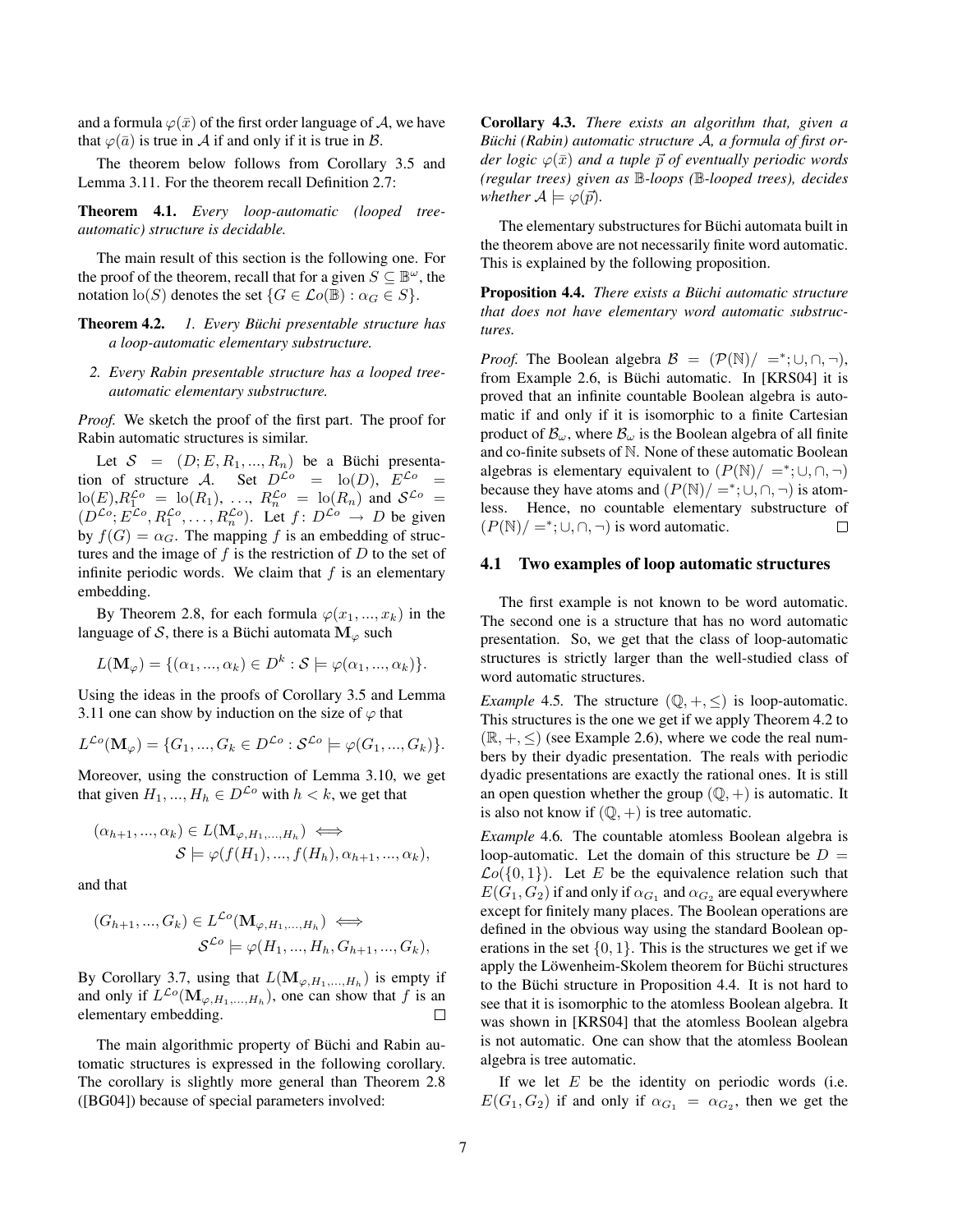atomic Boolean algebra that when quotiented by the ideal generated by the atoms, one gets the atomless Boolean algebra.

## 5 Borel structures

We now look at the class of Borel subsets of  $\mathbb{B}^{\omega}$ . The space  $\mathbb{B}^{\omega}$  is usually called the Cantor space. This space has the following natural metric d associated. If  $\alpha \neq \beta$ then  $distance(\alpha, \beta) = 2^{-n}$ , where *n* is the first position at which  $\alpha$  and  $\beta$  are distinguishable (that is  $\alpha(n) \neq \beta(n)$ ); if  $\alpha = \beta$ , then  $distance(\alpha, \beta) = 0$ . This defines a *topology* on B <sup>ω</sup> generated by the family of *basic open sets*  $\{\alpha \in \mathbb{B}^{\omega} : \tau \text{ is an initial segment of } \alpha\}, \text{ where } \tau \in \mathbb{B}^{\star}.$ The class of *Borel* sets is the smallest  $\sigma$ -algebra containing the basic open sets. In other words, the class of *Borel sets* of  $\mathbb{B}^{\omega}$  is the smallest class of subsets of  $\mathbb{B}^{\omega}$  which contains the basic open sets and is closed under countable unions and complementation. A standard reference on Borel sets is Kechris [Kec95] that we will often use in this section.

A set  $A \subseteq \mathbb{B}_1^{\omega}$  is said to be  $\Sigma_1^1$  if there is a Borel set  $B \subseteq (\mathbb{B}_1^{\omega}) \times (\mathbb{B}_2^{\omega})$  such that  $A = \{ \alpha : \exists \beta : (\alpha, \beta) \in B \}.$ Note that here we identify  $(\mathbb{B}_{1}^{\omega}) \times (\mathbb{B}_{2}^{\omega})$  with  $(\mathbb{B}_{1} \times \mathbb{B}_{2})^{\omega}$ ) via the convolution map. Suslin proved the following result that we state as a lemma; for the proof see [Kec95].

**Lemma 5.1.** *A set*  $A \subseteq \mathbb{B}^{\omega}$  *is Borel if and only if both*  $A$ and its complement are  $\Sigma^1_1$ .

We are interested in Borel structures and their basic properties because we will use them in the analysis of the injectivity problems explained in the introduction. For completeness' sake we define Borel structures:

**Definition 5.2.** We say the tuple  $S = (D; E, R_1, \dots, R_n)$ is a *Borel representation* of a structure A if

- 1. All  $D, E, R_1, \ldots, R_n$  are Borel sets.
- 2. All  $E, R_1, \ldots, R_n$  are relations on D.
- 3.  $E$  is an equivalence relation on the domain  $D$  such that E is compatible with  $R_1, \ldots, R_n$ .
- 4. The quotient structure  $S/E$  is isomorphic to A.

In this case we say that A is a *Borel structure*. In case when  $E$  is the equality relation on  $D$ , then  $S$  is an *injective Borel presentation of* A, and A is *injective Borel structure*.

*Example* 5.3*.* Here are some examples of Borel structures:

1. All Büchi automatic structures are Borel structures. In fact, Büchi automatic structures are languages that belong to a Boolean combination of  $\Sigma^0_2$ -languages in Borel hierarchy.

- 2. The fields  $(\mathbb{R}, +, \times)$  and  $(\mathbb{C}, +, \times)$  are Borel structures.
- 3. The Boolean algebra  $(\mathcal{P}(\mathbb{N}), \subseteq)$  is a Borel structure.
- 4. The structure  $(N, \mathcal{P}(N), 0, 1, +, \times)$  is also a Borel structure.

The first example suggests that techniques of descriptive set theory could be used in the study of Büchi automatic structures. In the next section we will show that this is indeed the case in answering the injectivity problems. For the second example, we comment that it is not known if the fields  $(\mathbb{R}, +, \times)$  and  $(\mathbb{C}, +, \times)$  are Büchi or Rabin automatic structures. Borel structures do not need to have decidable theories as Büchi automatic ones do. The third example will be essentially used in the next section. The last example is the second order arithmetic. It is an example of a Borel structure whose first order theory is not decidable.

The following is an example of a structure which is not Borel but that has decidable first order theory:

**Proposition 5.4.** *The well ordered set* ( $\omega_1$ ,  $\leq$ )*, where*  $\omega_1$ *is the first uncountable ordinal, is not Borel. Hence, this structure is not Buchi automatic either. ¨*

*Proof.* Suppose  $(\omega_1, \leq)$  is a Borel structure. Let B be a Borel presentation of  $(\omega_1, \le)$ . Therefore, the class of linear orderings of  $\mathbb N$  which embed in  $\mathcal B$  is  $\Sigma_1^1$ . The boundedness theorem for WF [Kec95, Thm 31.2] implies that every  $\Sigma_1^1$ set of well-orderings is bounded by some ordinal  $\gamma < \omega_1$ . Hence,  $(\omega_1, \leq)$  cant have a Borel presentation.  $\Box$ 

A stronger result of Harrington and Shelah [HS82] states that no Borel presentable linear order has a subset of order type  $\omega_1$ .

We need some basic notions about Borel sets and equivalence relations. A function  $F : X \to Y$  where  $X, Y$  are standard Borel spaces is a *Borel function* if  $F^{-1}(S)$  is Borel for each open set  $S \subseteq Y$ . The next lemma is from [Kec95, Thm 14.12]). We will also use this lemma in the next section:

**Lemma 5.5.** *The mapping*  $F : X \rightarrow Y$  *is Borel if and only if the graph*  $\{(x, F(x)) : x \in X\}$  *is Borel as a subset of*  $X \times Y$ .

Finally, we will use the following well-known theorem in Descriptive Set Theory that will be key for our proofs. See Example 1.6 in [Hjo].

**Theorem 5.6.** *There is no Borel function*  $F: \mathcal{P}(\mathbb{N}) \to \mathbb{B}^{\omega}$ *such that*  $X =^* Y \Leftrightarrow F(X) = F(Y)$  *for each*  $X, Y \subseteq \mathbb{N}$ *.*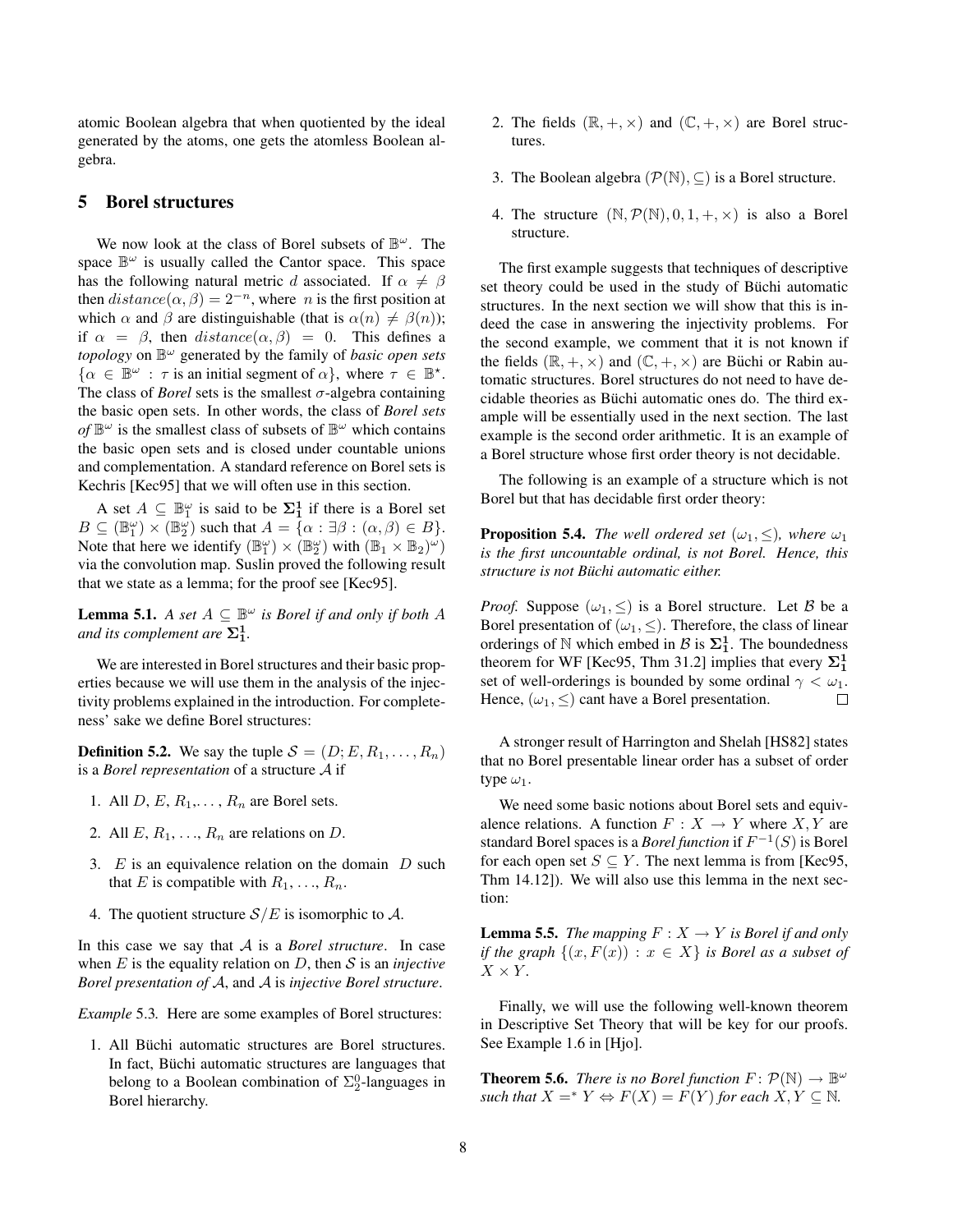## 6 Separation of classes of structures

Our objective is to separate the classes of structures in Figure 1, where a line between two classes of structures corresponds to inclusion. Our separation results will show that all the inclusions are proper. Some of the proper inclusions are immediate. The class of injective Borel structures is not included in the class of Rabin structures; we saw that in Example 5.3 that second order arithmetic is a Borel structure but not Rabin automatic. For the remaining separations we will show that there is an Injective Rabin automatic structure without a Borel presentation and that there is a Büchi structure which has neither an injective Borel presentation nor an injective Rabin presentation, and of course no injective Büchi presentation.

Our separation results rely on a lemma which states that the Boolean algebra  $(\mathcal{P}(\mathbb{N}), \subseteq)$  is Borel stable in the sense that *all* isomorphisms between any two Borel presentations of the algebra are Borel.

**Lemma 6.1.** *Let*  $S = (A, E, \leq)$  *and*  $S' = (B, F, \leq')$  *be Borel presentations of*  $\mathcal{B} = (\mathcal{P}(\mathbb{N}), \subseteq)$  *and let*  $\Phi : \mathcal{S}/E \mapsto$ S <sup>0</sup>/F *be an isomorphism. Then the graph of* Φ*,*

$$
\{\langle x,y\rangle \in A \times B : \Phi([x]_E) = [y]_F\}
$$

*is Borel.*

*Proof.* Recall that an element  $x$  is an atom of a Boolean algebra if  $x \neq 0$  and no element y exists such that  $0 <$  $y < x$ . Thus, atoms of  $(\mathcal{P}(\mathbb{N}), \subseteq)$  are the sets of the form  $\{n\}$ , where n is a natural number. Let  $\{[a_n]_E : n \in \mathbb{N}\}\$ be a listing of the atoms of  $S/E$ . Let  $b_n \in B$  be such that  $\Phi([a_n]_E) = [b_n]_F$ . Then

$$
\Phi([x]_E) = [y]_F \text{ iff } \forall n \ (a_n \leq x \leftrightarrow b_n \leq' y).
$$

Thus the graph of  $\Phi$  is a countable intersection of Borel relations. Borel sets are closed under countable intersections. Hence the graph is Borel itself.  $\Box$ 

The next lemma shows that being Borel is an intrinsic property of relations in the Boolean algebra  $(\mathcal{P}(\mathbb{N}), \subseteq)$ :

**Lemma 6.2.** *Suppose* C *is a countable set and*  $U \subseteq$  $\mathcal{P}(C)^m$  *is not Borel. Then the structure*  $(\mathcal{P}(C), \subseteq, U)$  *has no Borel presentation.*

Note that identifying  $C$  with  $\mathbb N$ , we can identify the set  $\mathcal{P}(C)$  with  $\{0,1\}^\omega$  in a natural way and hence talk about Borel relations of  $\mathcal{P}(C)$ .

*Proof.* Without loss of generality assume that  $U$  is a unary relation. Suppose  $\Psi$  is an isomorphism from  $(\mathcal{P}(C), \subseteq, U)$ to a Borel presentation  $(A, E, \leq, V)/E$ . Then for each  $X \subseteq \mathbb{N}$ , we have  $X \in U \Leftrightarrow [\Psi(X)]_E \in V/E \Leftrightarrow \exists b \in$ 

 $V \Psi(X) \in [b]_E$ . Also,  $X \in \mathcal{P}(C) \setminus U \Leftrightarrow [\Psi(X)]_E \in$  $(A \setminus V)/E \Leftrightarrow \exists b \in A \setminus V \Psi(X) \in [b]_E$ . So both U and  $\mathcal{P}(C) \setminus U$  are  $\Sigma_1^1$ . Hence by Lemma 5.1 the set U is Borel which is a contradiction.  $\Box$ 

As a corollary we prove the following theorem:

Theorem 6.3. *There exists an injective Rabin presentable structure that is not Borel presentable.*

*Proof.* For the proof recall that a set is  $\Pi_1^1$  if and only if its complement is  $\Sigma_1^1$ . Also,  $\Pi_1^1$ -complete sets are *not* Borel [Kec95].

Let  $C = \{0, 1\}^*$ . Consider the set

$$
U = \{ B \subseteq 2^{<\omega} : \forall \pi \in 2^{\omega} \, | \{ n : \pi \upharpoonright n \in B \} | < \infty \}.
$$

For the reader  $U$  can be thought of as the collection of all  $\{0, 1\}$ -labeled trees  $(\mathcal{T}, v)$  such that along every path  $\eta$  in the tree the number of 1s appear finitely often. It is not hard to see that the set  $U$  is Rabin recognizable. We now invoke an unpublished result of Niwinsky stating that the set U is  $\Pi_1^1$ -complete, and hence not Borel [Niw85]. Indeed, in order to show that U is  $\Pi_1^1$ -complete, consider the embedding from  $\omega^*$  into  $2^*$  given by  $(n_0, \ldots, n_k) \rightarrow$  $0^{n_0}1 \dots 0^{n_k}1$ . The pre-image of U under this embedding is the class of well-founded trees. It is well-known that the class of well-founded trees is  $\Pi_1^1$ -complete [Kec95].

The desired structure is  $(\mathcal{P}(C), \subseteq, U)$ . It is clear that the structure is Rabin automatic. By Lemma 6.2 the structure has no Borel presentation. П

We answer the first injectivity problem formulated in the introduction:

**Theorem 6.4.** *There exists a Büchi automatic structure* A *without an injective Borel presentation.*

*Proof.* We use the signature consisting of three symbols  $\leq$ , U and R, where U is a unary predicate symbol, and  $\leq$  and R both are binary relation symbols. Let  $\mathcal{B} = (\mathcal{P}(\mathbb{N}), \subseteq)$  and  $\mathcal{B}^* = (\mathcal{P}(\mathbb{N})/ =^*, \leq)$ . The structure A is the disjoint union of the partial orders  $\mathcal{B}, \mathcal{B}^*$ , where U holds for the elements of B, and R is the canonical projection  $B \to B^*$ .

First we give a Büchi presentation  $S = (D, E, \leq, U, R)$ of A. Let  $(D, \leq) = \mathcal{B}_0 \sqcup \mathcal{B}_1$  where  $\mathcal{B}_0, \mathcal{B}_1$  are disjoint copies of  $\beta$ . Let  $E$  be the equivalence relation on  $D$  which is the identity on  $\mathcal{B}_0$ , and  $=$ <sup>\*</sup> on  $\mathcal{B}_1$ . Let U be the domain of  $\mathcal{B}_0$ , and let R be the bijection  $\mathcal{B}_0 \mapsto \mathcal{B}_1$  given by the identity. Clearly, all the relations can be recognized by Büchi automata.

Now assume that  $S' = (D', \leq', U', R')$  is an injective Borel presentation of A. Let  $\Phi$  be an isomorphism  $S \mapsto S'$ and let G be the restriction of  $\Phi$  to  $\mathcal{B}_0$ , which is Borel by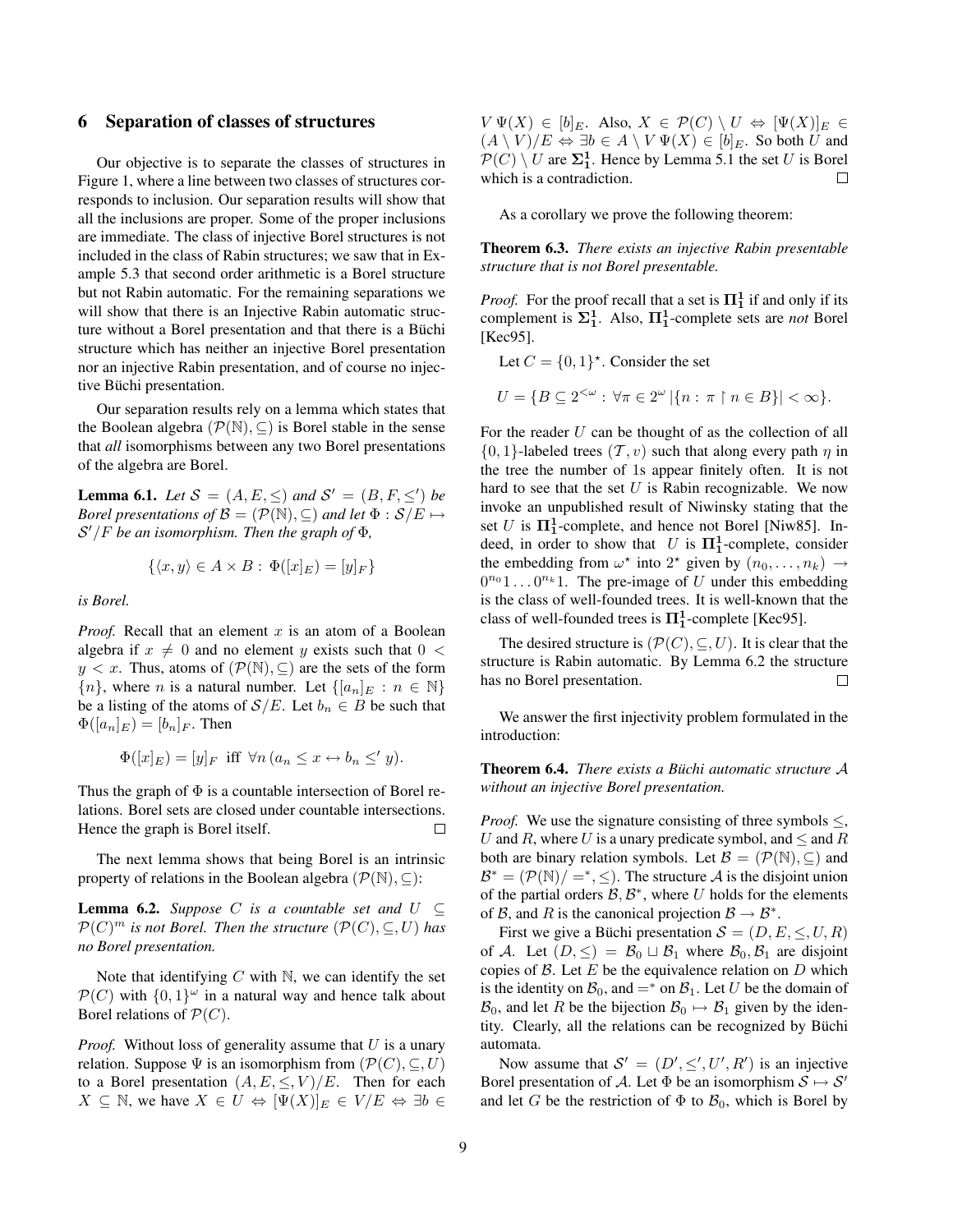Lemma 6.1. Then the map  $F = R' \circ G \colon \mathcal{P}(\mathbb{N}) \to D'$  is Borel and satisfies that

$$
X =^* Y \Leftrightarrow R^{\mathcal{A}}(X) = R^{\mathcal{A}}(Y)
$$
  
\n
$$
\Leftrightarrow \Phi(R^{\mathcal{A}}(X)) = \Phi(R^{\mathcal{A}}(Y))
$$
  
\n
$$
\Leftrightarrow R'(G(X)) = R'(G(Y)),
$$

 $\Box$ 

contrary to Theorem 5.6.

Corollary 6.5. *There exists a Büchi automatic structure which does not have an injective Buchi automatic presen- ¨ tation.*  $\Box$ 

Now we answer the second injectivity problem:

**Theorem 6.6.** *There exists a Büchi automatic structure* A *without an injective Rabin presentation.*

*Proof.* Our goal is to show that the structure obtained in the proof of Theorem 6.4 has no injective Rabin presentation.

This proof requires the use of a technical notion in set theory, namely the one of *absolutely*  $\Delta_2^1$  *sets*. We first outline the idea. If there were an injective Rabin presentation of the structure obtained in the proof of Theorem 6.4, then, as in that proof, we would be able to obtain an absolutely  $\Delta_2^1$  function  $F: \mathcal{P}(\mathbb{N}) \to \mathbb{B}^{\omega}$  for some  $\mathbb B$  such that  $X =^* Y \Leftrightarrow F(X) = F(Y)$  for each  $X, Y \subseteq \mathbb{N}$ . An extension of Theorem 5.6 says that no such a function  $F$  exists.

We now give the details. A relation R on  $\mathbb{B}^{\omega}$  is called absolutely  $\Delta_2^1$  if there are descriptions of R and its complement as (lightface)  $\Sigma_2^1$  relations that yield the complementary relations in each generic extension of the set-theoretical universe. If  $R$  is given by a Rabin automaton then by the proof of Rabin's complementation theorem [Rab69] there is a computable function  $q$  taking us from the automaton for  $R$  to an automaton for its complement. This form of Rabin's Theorem involving  $q$  can of course be proved in ZFC. Therefore each Rabin recognizable relation is absolutely  $\Delta_2^1$ .

Each absolutely  $\Delta_2^1$  set has the property of Baire, and hence each absolutely  $\Delta_2^1$  function is Baire measurable [Hjo00]. Since each Baire measurable function is continuous on a comeager set, we can strengthen Theorem 5.6 to the effect that F cannot be absolutely  $\Delta_2^1$ .

If the structure had a Rabin presentation then as in the proof of Theorem 6.4 we would obtain such an  $F$  that is absolutely  $\Delta_2^1$ . This is a contradiction. (Here we used a modified version of Lemma 6.1: if the given presentations of B are lightface  $\Delta_2^1$  then so is the graph of the isomorphism.) □

# 7 Complexity of isomorphism and Borel Categoricity

A natural question when studying a certain class of structures is concerned with recognizing when two structures from the class are isomorphic, and how complex the isomorphism can be. For the case of automatic structures, Khoussainov, Nies, Rubin and Stephan [KNRS04] have shown that the problem of deciding whether two automata compute isomorphic structures is  $\Sigma^1_1$ -complete. This tells us that the problem is as hard as an isomorphism problem can be in a class of countable structures. The complexity of the isomorphism problem for word automatic structures have also been investigated in Khoussainov and Minnes [KM08]. From these results it follows that the isomorphism problem for loop-automatic structures is also  $\Sigma_1^1$ -complete.

We show here that the isomorphism problem for Büchi structures is strictly more complicated than the one for automatic structures, by showing that it is not even  $\Sigma_2^1$ . We also give an example of a structure that has two Büchi presentations which are not Borel isomorphic. We start with the following definition that singles out the structures that have exactly one Borel isomorphism type:

**Definition 7.1.** We say that Borel presentations  $S_1$ ,  $S_2$  are **Borel isomorphic** if there is a Borel mapping  $f : D_1 \to D_2$ that induces an isomorphism between the presentations. A structure  $A$  is **Borel categorical** if any two Borel presentations of  $A$  are Borel isomorphic.

*Example* 7.2*.* Examples of Borel categorical structures are:

- 1. The Boolean algebra  $(\mathcal{P}(\mathbb{N}), \subseteq)$ .
- 2. The linearly ordered set  $(\mathbb{R}, \leq)$ .
- 3. The field  $(\mathbb{R}, +, \times)$ .

The first example follows from Lemma 6.1. The second and third examples also follow from the fact that the structures have isomorphic countable dense substructures. The isomorphisms between these substructures can naturally be extended to the main structures.

Note that the first two examples above are Büchi automatic structures. They may suggest that that automaticity of the structure would imply Borel categoricity. This is refuted in the following theorem:

Theorem 7.3. *There are two Buchi automatic presentations ¨*  $of$  ( $\mathbb{R}, +$ ) *that are not Borel isomorphic.* 

*Proof.* The structures  $(\mathbb{R}, +)$  and  $(\mathbb{R}, +) \times (\mathbb{R}, +)$  are both Büchi presentable as we have seen before. These structures are isomorphic because they are both Q-vector spaces of dimension  $2^{\aleph_0}$ . However, they are not Borel isomorphic since any Borel isomorphism between Polish groups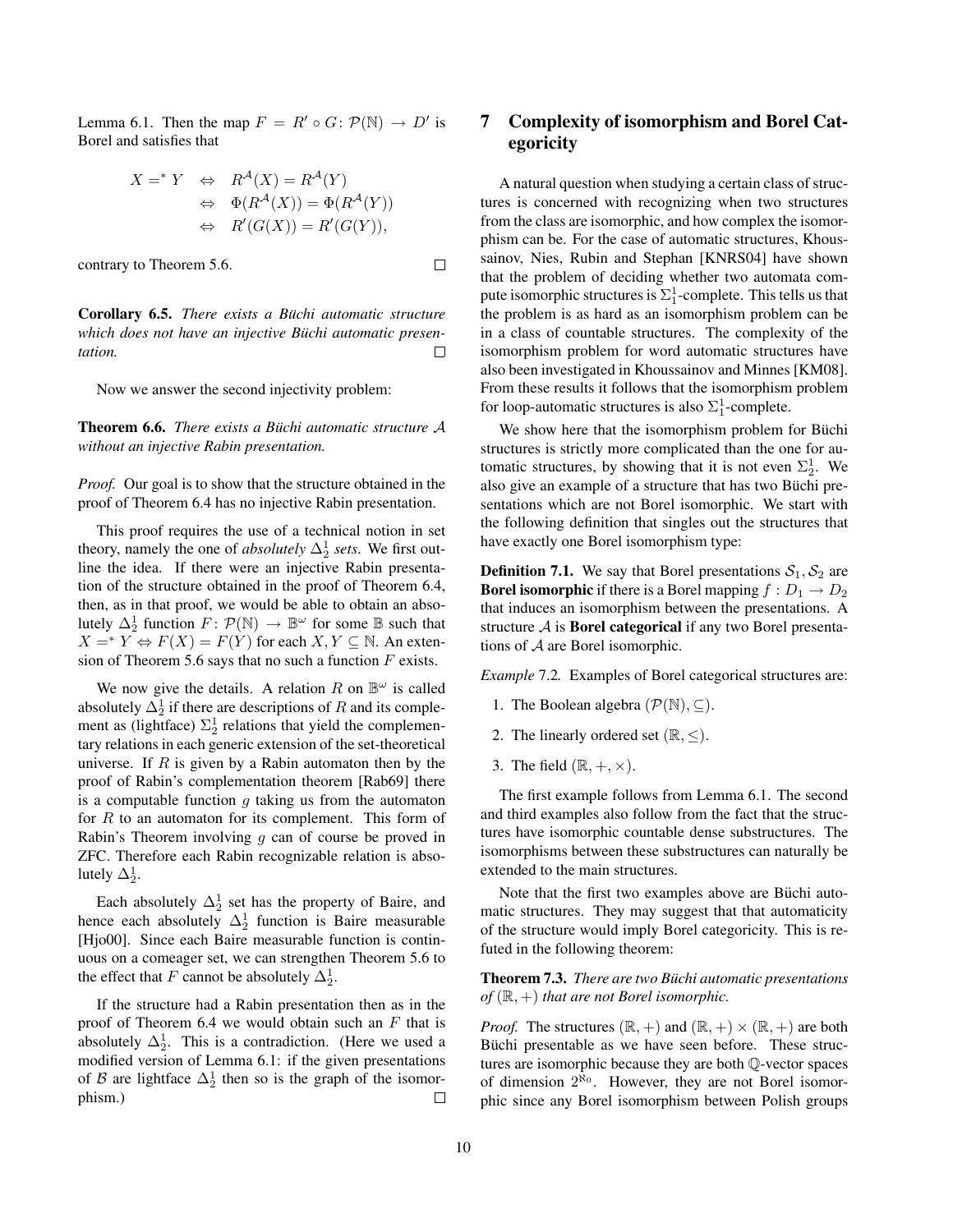must be a homeomorphism (see for instance Section 1.2 of [BK96].  $\Box$ 

Theorem 7.4. *The isomorphism problem for Buchi struc- ¨ tures is not*  $\Sigma_2^1$ .

*Proof.* A set A of reals is Baire measurable if there is an open set U such that  $A\Delta U$  is meager. The two structures in the theorem above are isomorphic in ZFC. On the other hand, [She84] shows the consistency of ZF plus all sets of reals Baire measurable by building a generic extension, and in this model any isomorphism would again have to be homeomorphism by Theorem 9.10 in [Kec95] or section 1.2 of [BK96]. Thus the two structures are not isomorphic in Shelah's model.

The Shoenfield absoluteness theorem implies that  $\Sigma_2^1$ sets of numbers are absolute for transitive models of ZF containing uncountably many ordinals. Therefore, if the isomorphism problem for Buchi structures were a  $\Sigma^1_2$  set, it could not be a different set in different transitive models of ZF as we showed in the previous paragraph.  $\Box$ 

# **References**

- [BG04] Achim Blumensath and Erich Grädel. Finite presentations of infinite structures: automata and interpretations. *Theory Comput. Syst.*, 37(6):641–674, 2004.
- [BK96] Becker and Kechris. *The descriptive set theory of Polish group actions*. Cambridge University Press, 1996.
- [Blu99] Achim Blumensath. *Automatic Structures*. Diploma thesis, RWTH Aachen, 1999.
- [Büc60] J. Richard Büchi. Weak second-order arithmetic and finite automata. *Z. Math. Logik Grundlagen Math.*, 6:66–92, 1960.
- [CL07] Thomas Colcombet and Christof Löding. Transforming structures by set interpretations. *Logical Methods in Computer Science*, 3(6), 2007.
- [Hjo] Greg Hjorth. Borel equivalence relations. To appear in the Handbook on Set Theory edited by Matt Foreman and Aki Kanamori.
- [Hjo00] Greg Hjorth. *Classification and Orbit Equivalence relations*. AMS, Providence, 2000.
- [HS82] Leo Harrington and Saharon Shelah. Counting equivalence classes for  $\cos \kappa$ -Souslin equivalence relations. In *Logic Colloquium '80 (Prague, 1980)*, volume 108 of *Stud. Logic*

*Foundations Math.*, pages 147–152. North-Holland, Amsterdam, 1982.

- [KBR08] L Kaiser, Vince Barany, and Sasha Rubin. Cardinality and counting quantifiers in  $\omega$ automatic atructures. In *STACS 2008*, Lecture Notes in Comput. Sci. Springer, Berlin, 2008.
- [Kec95] Alexander S. Kechris. *Classical descriptive set theory*, volume 156 of *Graduate Texts in Mathematics*. Springer-Verlag, New York, 1995.
- [KL06] Dietrich Kuske and Markus Lohrey. First-order and counting theories of *mega*-automatic structures. In *FoSSaCS*, pages 322–336, 2006.
- [KM08] Bakhadyr Khoussainov and Mia Minnes. Model-theoretic complexity of automatic structures. In *Proceedings of the Theory and Applications of Models of Computation (TAMC 2008) conference*, Lecture Notes in Computer Science, 2008.
- [KN95] Bakhadyr Khoussainov and Anil Nerode. Automatic presentations of structures. In *Logic and computational complexity (Indianapolis, IN, 1994)*, volume 960 of *Lecture Notes in Comput. Sci.*, pages 367–392. Springer, Berlin, 1995.
- [KNRS04] B. Khoussainov, A. Nies, S. Rubin, and F. Stephan. Automatic structures: richness and limitations. In *Proceedings of the 19th IEEE Symposium on Logic in Computer Science*, Lecture Notes in Computer Science, pages 110–119. IEEE Computer Society, 2004.
- [KRS04] Bakhadyr Khoussainov, Sasha Rubin, and Frank Stephan. Definability and regularity in automatic structures. In *STACS 2004*, volume 2996 of *Lecture Notes in Comput. Sci.*, pages 440–451. Springer, Berlin, 2004.
- [Mar02] David Marker. *Model Theory. An introduction*, volume 217 of *Graduate Texts in Mathematics*. Springer-Verlag, New York, 2002.
- [Niw85] D. Niwinski. An example of non-borel set of infinite trees recognizable by a rabin automaton. manuscript in Polish, 1985.
- [NW03] Damian Niwiński and Igor Walukiewicz. A gap property of deterministic tree languages. *Theoret. Comput. Sci.*, 303(1):215–231, 2003. Logic and complexity in computer science (Créteil, 2001).